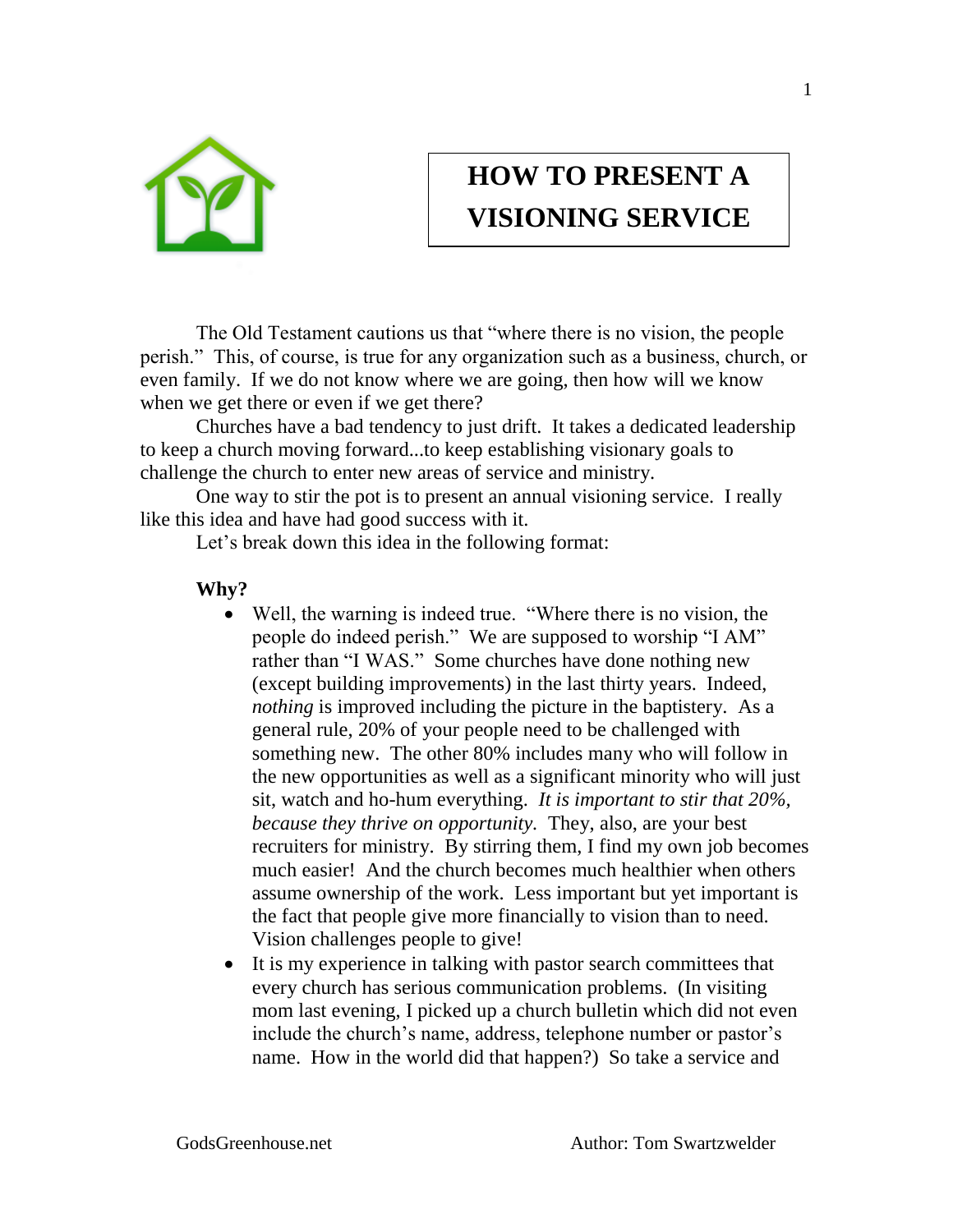communicate! Let EVERYONE know what is coming and how they can be involved!

• Teach your staff how to vision and how to think. We normally install people in positions without training them. One church's motto was, "if the body's warm, then he's qualified." This visioning thing (as President George H. W. Bush called it) builds confidence in your people as they see their own goals accomplished!

## **When?** Two Sunday services!

- 1. Pastor's service: I recommend taking a Sunday morning service (the goal is to challenge the largest number of people and those people conveniently show up for the Sunday morning service) to present the pastor's vision for the coming church year. That vision should include a review of what happened in the prior year in order to establish successes/failures (including accountability) and help educate the membership in many areas.
- 2. Administrator's service: Do you have a Sunday evening service? Give this service to the administrators to present a vision for their own area of service. In the long run, their success will likely determine the pastor's success as well as the church's success. Allocate five minutes for each presentation. This will create a sense of accountability for each administrator. It will also provide you with good discussion material during your monthly staff meetings. For example, "how well are you proceeding on implementing..." Such questions help keep the administrator focused...and encourage everyone else to continually think in terms of process improvement.

## **How?**

- If this is a totally new concept to you, I suggest beginning with your existing church staff. Organize a monthly meeting of all directors. Give them opportunity to discuss their ministry. Encourage them in their own personal growth. Then ask them to establish several goals for the next twelve months (be sure to limit the time in order to establish a deadline). Most denominations provide resources for these department heads to aid them in thinking through their processes. See christianbookdistributors.com for additional resources.
- Decide on an annual day to unveil the latest, greatest vision to the people.